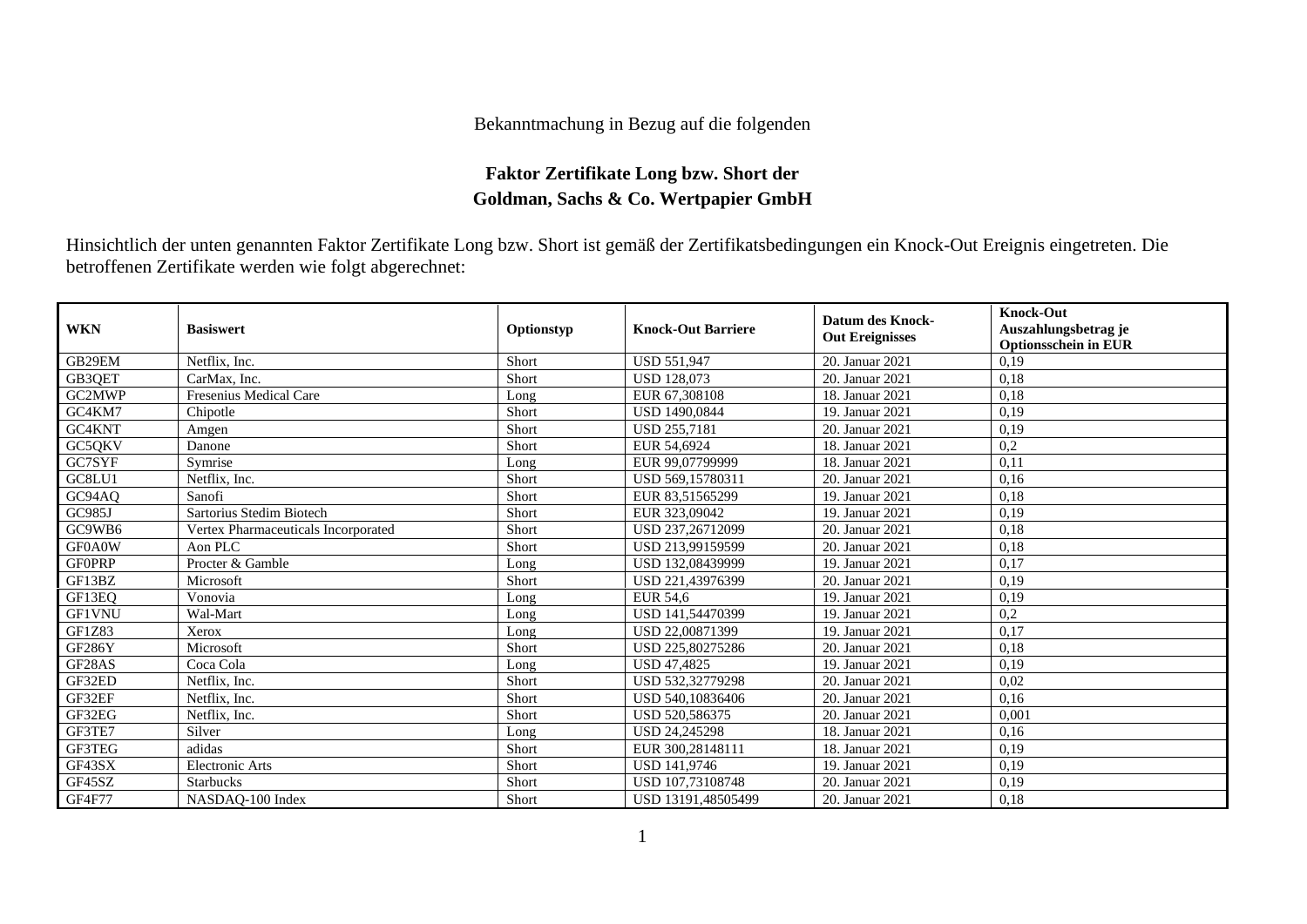| <b>WKN</b>    | <b>Basiswert</b>                             | Optionstyp | <b>Knock-Out Barriere</b> | <b>Datum des Knock-</b><br><b>Out Ereignisses</b> | <b>Knock-Out</b><br>Auszahlungsbetrag je<br><b>Optionsschein in EUR</b> |
|---------------|----------------------------------------------|------------|---------------------------|---------------------------------------------------|-------------------------------------------------------------------------|
| GF4P09        | Chipotle                                     | Short      | USD 1465,21699999         | 20. Januar 2021                                   | 0,18                                                                    |
| GF4X29        | Alibaba Group Holding Limited ADR (New York) | Short      | USD 257,03531             | 20. Januar 2021                                   | 0,07                                                                    |
| GF4XE5        | Danone                                       | Short      | EUR 56,3616               | 19. Januar 2021                                   | 0,15                                                                    |
| GF53QH        | Costco                                       | Long       | USD 354,409776            | 19. Januar 2021                                   | 0,19                                                                    |
| <b>GF568A</b> | Whirlpool Corp                               | Short      | USD 202,962394            | 20. Januar 2021                                   | 0,17                                                                    |
| GF5C3C        | Alphabet                                     | Short      | USD 1806,33207598         | 19. Januar 2021                                   | 0,2                                                                     |
| GF5C43        | <b>Texas Instruments</b>                     | Short      | USD 172,810666            | 19. Januar 2021                                   | 0,18                                                                    |
| GF5JY1        | adidas                                       | Short      | EUR 299,04841438          | 18. Januar 2021                                   | 0,18                                                                    |
| GF5LXQ        | NASDAQ-100 Index                             | Short      | USD 13378,6351878         | 20. Januar 2021                                   | 0,14                                                                    |
| GF5SNA        | Citrix Systems                               | Short      | <b>USD 134,8248</b>       | 19. Januar 2021                                   | 0,18                                                                    |
| GF5VUT        | Facebook                                     | Short      | <b>USD 266,322</b>        | 20. Januar 2021                                   | 0,17                                                                    |
| GF5YV1        | Amazon.com                                   | Short      | USD 3266,60438073         | 20. Januar 2021                                   | 0,19                                                                    |
| GF5ZAR        | Thermo Fisher Scientific, Inc.               | Short      | USD 518,237932            | 20. Januar 2021                                   | 0.16                                                                    |
| GF62FU        | Netflix, Inc.                                | Short      | USD 512,507878            | 20. Januar 2021                                   | 0,001                                                                   |
| GF62FV        | Netflix, Inc.                                | Short      | USD 567,70669895          | 20. Januar 2021                                   | 0,19                                                                    |
| GF67RH        | NASDAQ-100 Index                             | Short      | USD 13256,467739989999    | 20. Januar 2021                                   | 0,1                                                                     |
| GF67RJ        | NASDAQ-100 Index                             | Short      | USD 13521,59736           | 20. Januar 2021                                   | 0,19                                                                    |
| <b>GF683R</b> | Prosus NV                                    | Short      | EUR 98.52424399           | 20. Januar 2021                                   | 0.19                                                                    |
| GF6874        | MorphoSys AG                                 | Short      | EUR 101,049966            | 20. Januar 2021                                   | 0,19                                                                    |
| GF6AFD        | Dow Jones Industrial Average Index           | Short      | USD 31549,130399999998    | 20. Januar 2021                                   | 0,19                                                                    |
| GF6ALZ        | <b>ASML</b>                                  | Short      | EUR 453,09699999          | 20. Januar 2021                                   | 0,17                                                                    |
| GF6AQ3        | Netflix, Inc.                                | Short      | USD 511,80539999          | 20. Januar 2021                                   | 0,001                                                                   |
| GF6AQ4        | Netflix, Inc.                                | Short      | USD 512,507878            | 20. Januar 2021                                   | 0,001                                                                   |
| GF6AQ5        | Netflix, Inc.                                | Short      | USD 527,17210623          | 20. Januar 2021                                   | 0,001                                                                   |
| GF6EAD        | Fraport                                      | Long       | EUR 44,99602799           | 18. Januar 2021                                   | 0,17                                                                    |
| GF6EGS        | American International Group, Inc.           | Short      | USD 43,13871664           | 19. Januar 2021                                   | 0,2                                                                     |
| GF6ER0        | Volkswagen AG - Preferred                    | Short      | EUR 156,06992             | 20. Januar 2021                                   | 0,18                                                                    |
| GF6P6L        | Rheinmetall                                  | Short      | EUR 89,84234399           | 19. Januar 2021                                   | 0,18                                                                    |
| GF6P6Q        | Andritz                                      | Short      | EUR 40,03888              | 20. Januar 2021                                   | $\overline{0,2}$                                                        |
| GF6P95        | CarMax, Inc.                                 | Short      | USD 108,717816            | 19. Januar 2021                                   | 0,15                                                                    |
| GF6PA0        | ADYEN N.V.                                   | Short      | EUR 1902,06686941         | 20. Januar 2021                                   | 0,18                                                                    |
| GF6PF2        | Ameriprise Financial Inc.                    | Short      | USD 212,737192            | 19. Januar 2021                                   | 0,16                                                                    |
| GF6RK8        | MTU Aero Engines                             | Short      | EUR 218,22722999          | 20. Januar 2021                                   | 0,16                                                                    |
| <b>GF6V68</b> | Volkswagen AG - Preferred                    | Short      | EUR 159,40981628          | 20. Januar 2021                                   | 0,19                                                                    |
| GF6VEE        | Nokia                                        | Short      | EUR 3,44744592            | 20. Januar 2021                                   | 0,16                                                                    |
| GF6YYM        | Wienerberger                                 | Short      | EUR 28,783052             | 18. Januar 2021                                   | 0,2                                                                     |
| GF6Z11        | Aareal Bank                                  | Short      | EUR 21,27970609           | 18. Januar 2021                                   | 0,2                                                                     |
| GF6Z4P        | $S\&P 500(r)$ Index                          | Short      | USD 3885,14042371         | 20. Januar 2021                                   | 0,19                                                                    |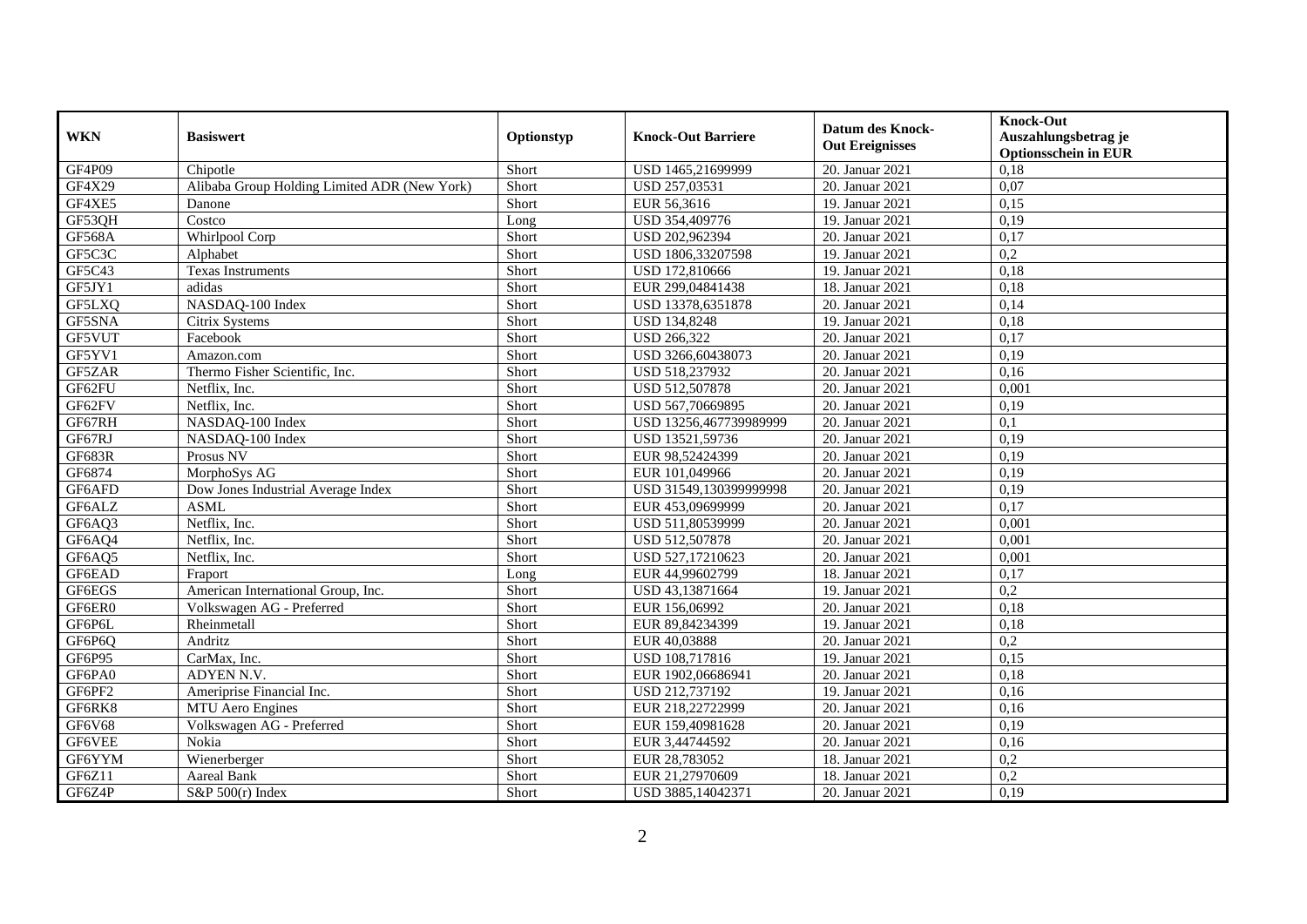| <b>WKN</b>    | <b>Basiswert</b>                                 | Optionstyp | <b>Knock-Out Barriere</b> | <b>Datum des Knock-</b><br><b>Out Ereignisses</b> | <b>Knock-Out</b><br>Auszahlungsbetrag je<br><b>Optionsschein in EUR</b> |
|---------------|--------------------------------------------------|------------|---------------------------|---------------------------------------------------|-------------------------------------------------------------------------|
| GF72M6        | <b>MTU Aero Engines</b>                          | Short      | EUR 214,39186             | 19. Januar 2021                                   | 0,19                                                                    |
| GF72P6        | JD.com Inc                                       | Short      | USD 93,10061              | 20. Januar 2021                                   | 0,15                                                                    |
| GF74W9        | NASDAQ-100 Index                                 | Short      | USD 13291,55838989        | 20. Januar 2021                                   | 0,13                                                                    |
| GF77JX        | <b>NESTE OYJ</b>                                 | Short      | EUR 62,162404             | 20. Januar 2021                                   | 0,2                                                                     |
| GF77NU        | Covestro AG                                      | Short      | EUR 54,992176             | 18. Januar 2021                                   | 0,2                                                                     |
| GF77UT        | S&T AG                                           | Short      | EUR 20,570996             | 20. Januar 2021                                   | 0,17                                                                    |
| GF79UC        | Lennar Corporation                               | Short      | USD 83,02891389           | 20. Januar 2021                                   | 0,14                                                                    |
| GF79UD        | Lennar Corporation                               | Short      | USD 83,37126714           | 20. Januar 2021                                   | 0,2                                                                     |
| GF7A09        | Activision Blizzard, Inc.                        | Short      | USD 95,14341              | 20. Januar 2021                                   | 0,14                                                                    |
| GF7A6W        | Incyte Corporation                               | Short      | USD 95,97074399           | 20. Januar 2021                                   | 0,19                                                                    |
| GF7DLP        | Alibaba Group Holding Limited ADR (New York)     | Short      | <b>USD 256,683</b>        | 20. Januar 2021                                   | 0,01                                                                    |
| GF7DPQ        | General Motors Co                                | Short      | USD 56,2416752            | 19. Januar 2021                                   | 0,19                                                                    |
| GF7LTC        | BROOKS AUTOMATION, INC.                          | Short      | <b>USD 84,357</b>         | 20. Januar 2021                                   | 0,17                                                                    |
| GF7LZ9        | Darling Ingredients Inc                          | Short      | USD 68,99586              | 20. Januar 2021                                   | 0,16                                                                    |
| GF7M07        | DIODES INCORPORATED                              | Short      | USD 81,50799999           | 20. Januar 2021                                   | $\overline{0,2}$                                                        |
| GF7QF2        | Volkswagen AG - Preferred                        | Short      | EUR 154,97999999          | 19. Januar 2021                                   | 0,19                                                                    |
| GF7R3X        | SAIA, INC.                                       | Short      | <b>USD 200,5728</b>       | 20. Januar 2021                                   | 0,18                                                                    |
| GF7U1P        | Invesco Ltd.                                     | Short      | USD 21,483225             | 20. Januar 2021                                   | 0,18                                                                    |
| GF7UTW        | $S\&P 500(r)$ Index                              | Short      | USD 3874,88337947         | 20. Januar 2021                                   | 0,16                                                                    |
| GF7UVC        | Dialog Semiconductor PLC                         | Short      | EUR 50,98107299           | 18. Januar 2021                                   | 0,19                                                                    |
| GF7UYB        | Ford                                             | Short      | USD 10,42480798           | 20. Januar 2021                                   | 0,18                                                                    |
| GF7V3L        | Umicore N.V.                                     | Short      | EUR 47,15                 | 20. Januar 2021                                   | 0,19                                                                    |
| GF7VAW        | GOOSEHEAD INSURANCE, INC.                        | Short      | USD 145,70033204          | 19. Januar 2021                                   | 0,2                                                                     |
| GF7VBZ        | HELEN OF TROY LIMITED                            | Short      | USD 234,33595056          | 19. Januar 2021                                   | 0,19                                                                    |
| GF7Y75        | Lam Research Corporation                         | Short      | USD 575,24870623          | 19. Januar 2021                                   | 0.19                                                                    |
| GF84LY        | Qualys Inc                                       | Short      | USD 124,54443             | 19. Januar 2021                                   | 0,19                                                                    |
| GF89RH        | Glencore                                         | Short      | GBP 2,84809498            | 20. Januar 2021                                   | 0,19                                                                    |
| GF8DPJ        | Lufthansa                                        | Long       | EUR 10,30959999           | 18. Januar 2021                                   | 0,18                                                                    |
| GF8JLC        | Kering                                           | Long       | EUR 551,74                | 19. Januar 2021                                   | 0,18                                                                    |
| GF8JUA        | Roku, Inc.                                       | Short      | USD 439,49667187          | 19. Januar 2021                                   | 0,19                                                                    |
| GF8JUR        | Infineon                                         | Short      | EUR 35,0921               | 20. Januar 2021                                   | 0,18                                                                    |
| GF8JX5        | Darling Ingredients Inc                          | Short      | USD 68,46409999           | 20. Januar 2021                                   | 0,16                                                                    |
| GF8M1V        | Netflix, Inc.                                    | Short      | USD 511,80539999          | 20. Januar 2021                                   | 0,001                                                                   |
| GF8NF5        | ThyssenKrupp                                     | Short      | EUR 10,03674569           | 18. Januar 2021                                   | 0,17                                                                    |
| GF8U53        | <b>IRHYTHM TECHNOLOGIES INC</b>                  | Short      | USD 281,49740247          | 20. Januar 2021                                   | 0,14                                                                    |
| GF8U6M        | <b>Hypoport AG</b>                               | Short      | EUR 616,9572              | 19. Januar 2021                                   | 0,2                                                                     |
| <b>GF8U77</b> | PEUGEOT S.A.                                     | Long       | EUR 10,24330757           | 19. Januar 2021                                   | 0,17                                                                    |
| GF8V14        | Eckert & Ziegler Strahlen- und Medizintechnik AG | Short      | EUR 51,765                | 19. Januar 2021                                   | 0,14                                                                    |